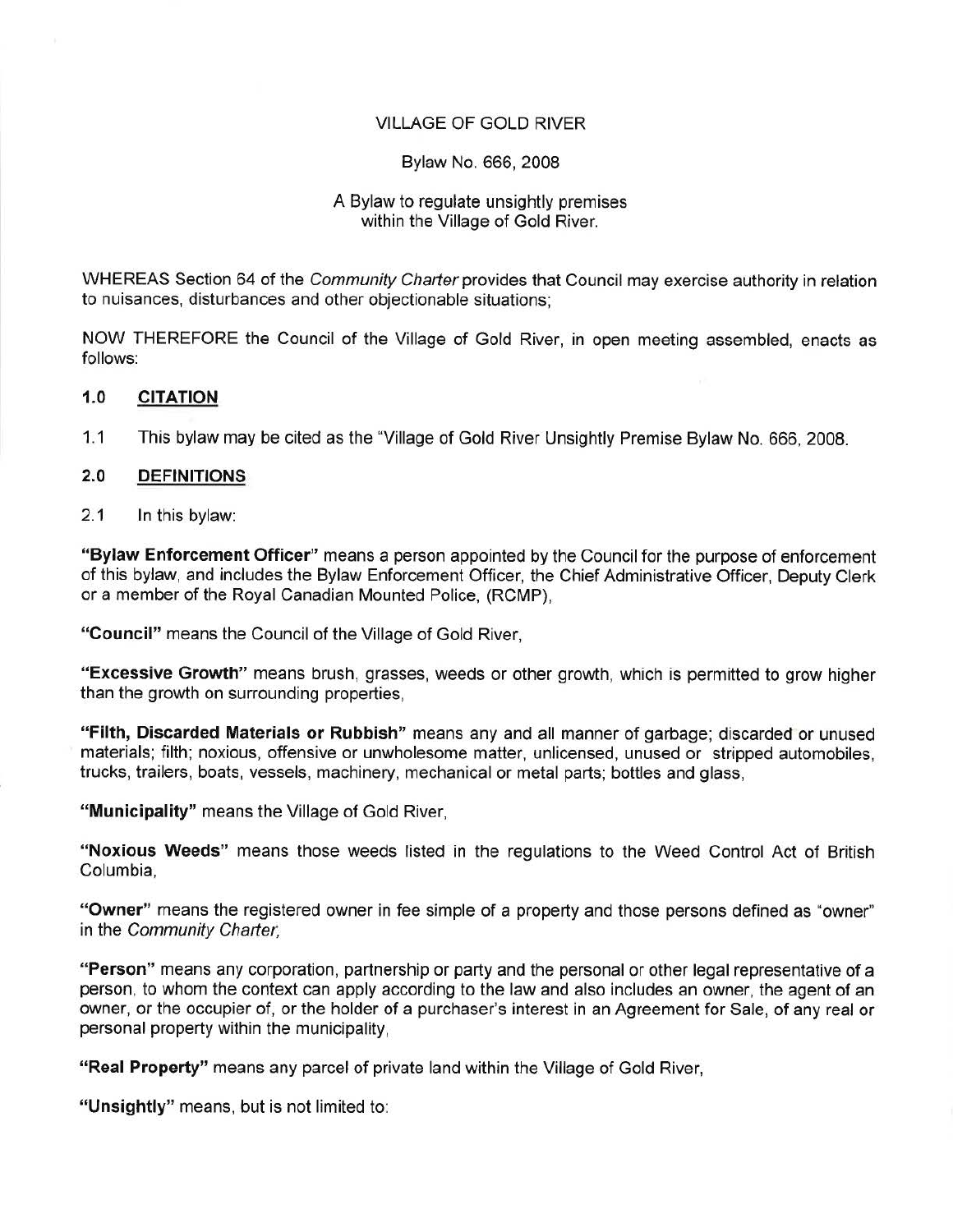- a) the accumulation of filth, discarded materials or rubbish of any kind, including but not limited to ashes, dead animals, paper, cardboard, tin cans, leaves, wood, bedding, furniture (other than furniture designed specifically for outdoor use), crockery, glass, bags and appliances,
- b) the accumulation of mechanical equipment, including bulldozers, graders, backhoes or other similar heavy construction equipment on any site in the Village where such site is not zoned for such use,
- c) materials of any sort that are strewn about the real property rather than piled in a neat and appropriate manner,
- d) landscaping that is dead, characterized by excessive growth or lack of maintenance , or is damaged,
- e) a lowering in quality of the condition of appearance of a structure or parts thereof characterized by holes, breaks, rot, crumbling, cracking, peeling, rusting or any other evidence of physical decay or neglect or excessive use or lack of maintenance.

## **3.0 RUBBISH AND LITTER CONTROL**

3.1 No person shall cause or permit water, rubbish or noxious, offensive or unwholesome matter to collect or accumulate upon or around real property or from depositing or throwing bottles, broken glass or other rubbish in any open place, Village park or other public property.

## **4.0 UNSIGHTLY PREMISES**

- 4.1 No owner or occupier of real property shall allow his or her property to become or remain unsightly as defined within this Bylaw.
- 4.2 Where an owner or occupier of real property fails to comply with a requirement referred to in subsection 4.1, the municipality by its employees or other persons, at reasonable times and in a reasonable manner, shall enter on the property and effect the removal at the expense of the person who has failed to comply.
- 4.3 Where a person at whose expense removal is carried out under subsection 4.2 does not pay the cost of removal on or before December 31<sup>st</sup> in the year that the removal was done, the costs shall be added to and form part of the taxes on that real property as taxes in arrears.

# **5.0 INSPECTION**

5.1 A Bylaw Enforcement Officer or Peace Officer is hereby authorized to enter, at all reasonable times, on any property to ascertain whether the requirements of this Bylaw are being met or the regulations contained in this Bylaw are being observed, and may take such actions as required under the Procedures as listed in Schedule "A" attached hereto and made part of this Bylaw.

## **6.0 OFFENCES**

6.1 Any person who contravenes any provision of this Bylaw is guilty of an offence and shall, upon summary conviction thereof, be liable to a maximum penalty of \$2000.00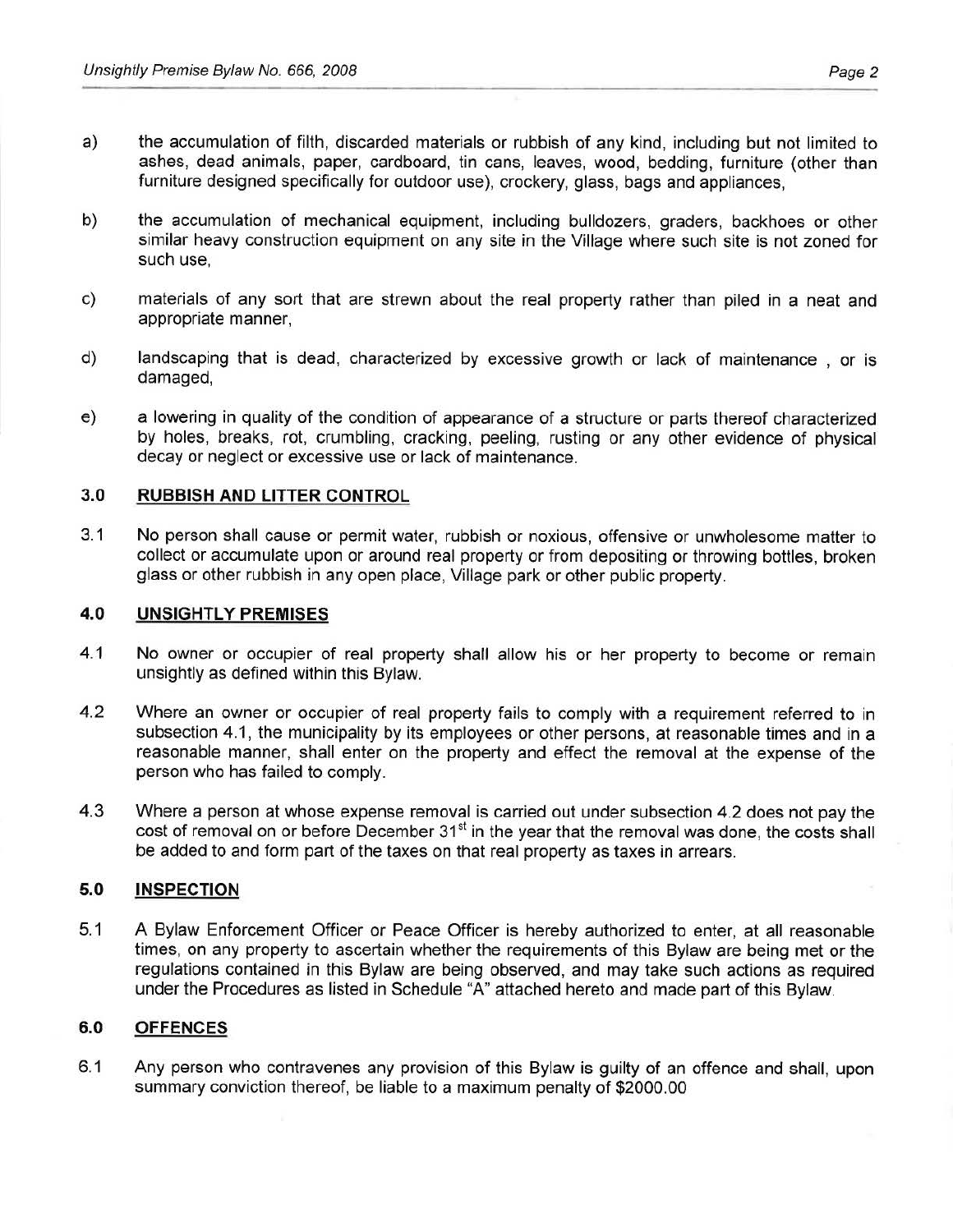6.2 Each day that an offence continues shall constitute a separate offence against this Bylaw.

# **7.0 ENFORCEMENT**

- 7.1 This Bylaw is designated under the provisions of Section 264 of the Community Charter as a Bylaw that may be enforced by means of a ticket in the form prescribed, and in accordance with this Bylaw.
- 7.2 Bylaw Enforcement Officers and members of the Royal Canadian Mounted Police are designated to enforce this Bylaw pursuant to Section 264 (1) (b) of the Community Charter.
- 7.3 Pursuant to Section 269(1)(c) of the Community Charter, authorization is hereby delegated to the Bylaw Enforcement Officer to refer tickets issued with respect to this bylaw to the Provincial Court for a hearing.

## 8.0 PENALTIES

- 8.1 Pursuant to Section 264(1)(c) of the Community Charter, the words or expressions set forth below in Column 1 designate the offence committed under the Bylaw section numbers appearing in Column 2 opposite the respective words or expressions.
- 8.2 Pursuant to Section 265(1)(a) of the Community Charter, the fine amount set forth below in Column 3 is the fine amount that corresponds to the section number and words or expressions set out in Columns 1 and 2 opposite the fine amount.

| Column 1                                                                                               | Column <sub>2</sub>  | Column 3           |  |
|--------------------------------------------------------------------------------------------------------|----------------------|--------------------|--|
| <b>Offence</b>                                                                                         | <b>Bylaw Section</b> | <b>Fine Amount</b> |  |
| Accumulation of rubbish or litter                                                                      | 3.1                  | \$150.00           |  |
| Unsightly premise (includes accumulation of filth, discarded                                           | 4.1                  | \$150.00           |  |
| materials, uncut grass, excessive weeds or other<br>noxious weeds, accumulation of mechanical or heavy |                      |                    |  |
| construction equipment on a site not zoned for such use)                                               |                      |                    |  |

## **9.0 SEVERABILITY**

9.1 If any section, subsection, sentence, clause or phrase in this Bylaw is for any reason held to be invalid by a decision of any Court of competent jurisdiction, the invalid portion thereof shall be severed and the decision that is invalid shall not affect the validity of the remaining portions of the Bylaw.

# **10.0 REPEAL**

10.1 The Village of Gold River Untidy and Unsightly Premise Bylaw No. 330, 1986 is hereby repealed.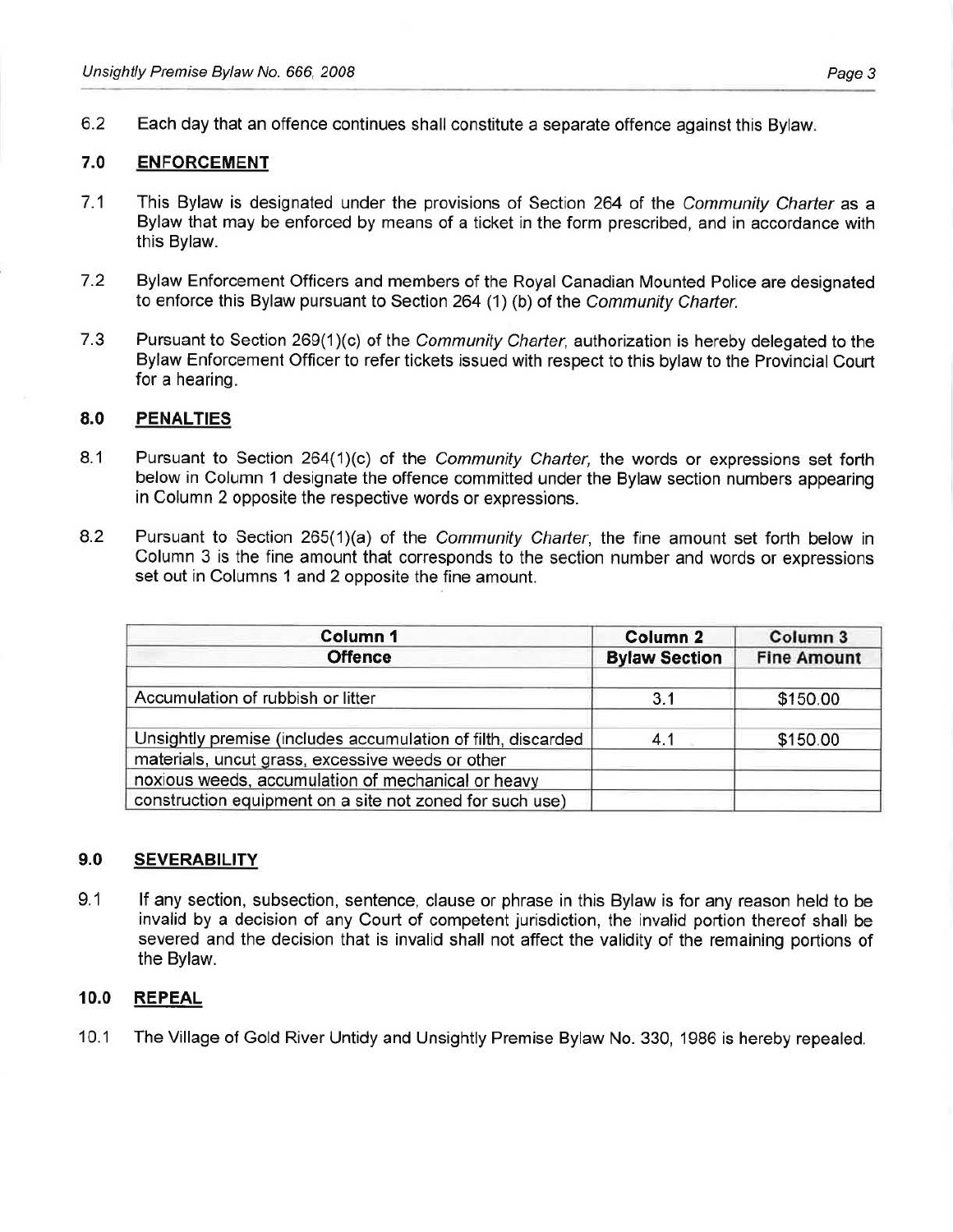READ A FIRST AND SECOND TIME THIS 5TH READ A THIRD TIME THIS 20TH ADOPTED THIS 2<sup>ND</sup>

| DAY OF | MAY  | 2008  |
|--------|------|-------|
| DAY OF | MAY  | 2008. |
| DAY OF | JUNE | 2008. |

C. Anderson MAYOR

ÿ.

L. Plourde CORPORATE ADMINISTRATOR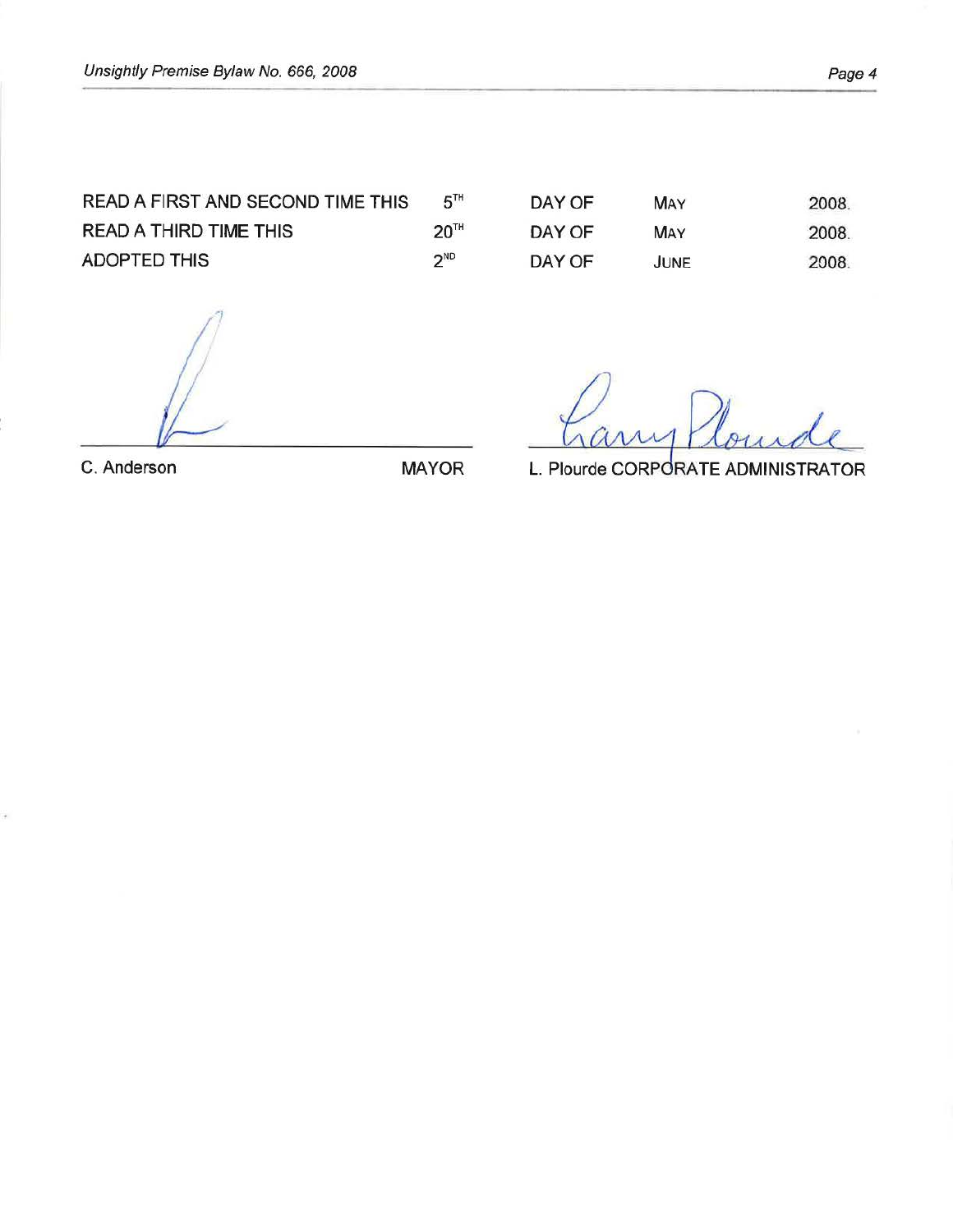#### Bylaw No. 666, 2008

#### **Schedule "A"**

#### **Unsightly Premise Procedures**

- 1. Upon receipt of a complaint (either verbal or written) of if staff considers a premise is unsightly or untidy, the Bylaw Enforcement Officer or alternate authorized person, shall inspect the property.
- 2. Complaints must be accompanied by a valid phone number and street address of the complainant. Such complaints shall be kept confidential.
- 3. The Bylaw Enforcement Officer shall respond to complaints from occupiers and/or owners who reside or own property within 300 meters of the alleged violation.
- 4. Should staff pursue a complaint under the bylaw, the Bylaw Enforcement Officer, or alternate authorized person, shall advise the registered owner and any occupier of the property in writing at least ten days before the Council meeting where the matter of enforcement will be considered by Municipal Council.
- 5. The notice referred to in Section 4 shall advise that failure to comply with the request to clean up the property will result in the matter being forwarded to Council (specify date, time and location) for deliberation at which time the property owner or authorized designate is requested to attend. The notice shall include a copy of the bylaw.
- 6. The staff recommendation to Council shall be that the Village undertake cleaning of the property and that the expenses incurred, including a \$500 processing fee, will be applied to the property taxes as of December 31st of the current year.
- 7. Not more than two days before the Council meeting, the Bylaw Enforcement Officer or alternate authorized person, shall inspect the property and if the property has not been cleaned up, shall advise the Council accordingly. The notice shall contain a detailed inventory of the violations and recommended remediation.
- 8. At the Council meeting, the owner, occupier or agent shall be given copies of any further material prepared by staff and shall be invited to make a submission to Council.
- 9. Should Council determine to proceed with direct enforcement it shall be done by way of resolution. The resolution shall state:
	- the owner has ten days to clean up the property;
	- specify the specific clean up requirements;
	- indicate the specific area to be cleaned up;
	- the consequences if the requested work is not completed.
- 10. The resolution shall be mailed to the owner and occupier, if applicable.